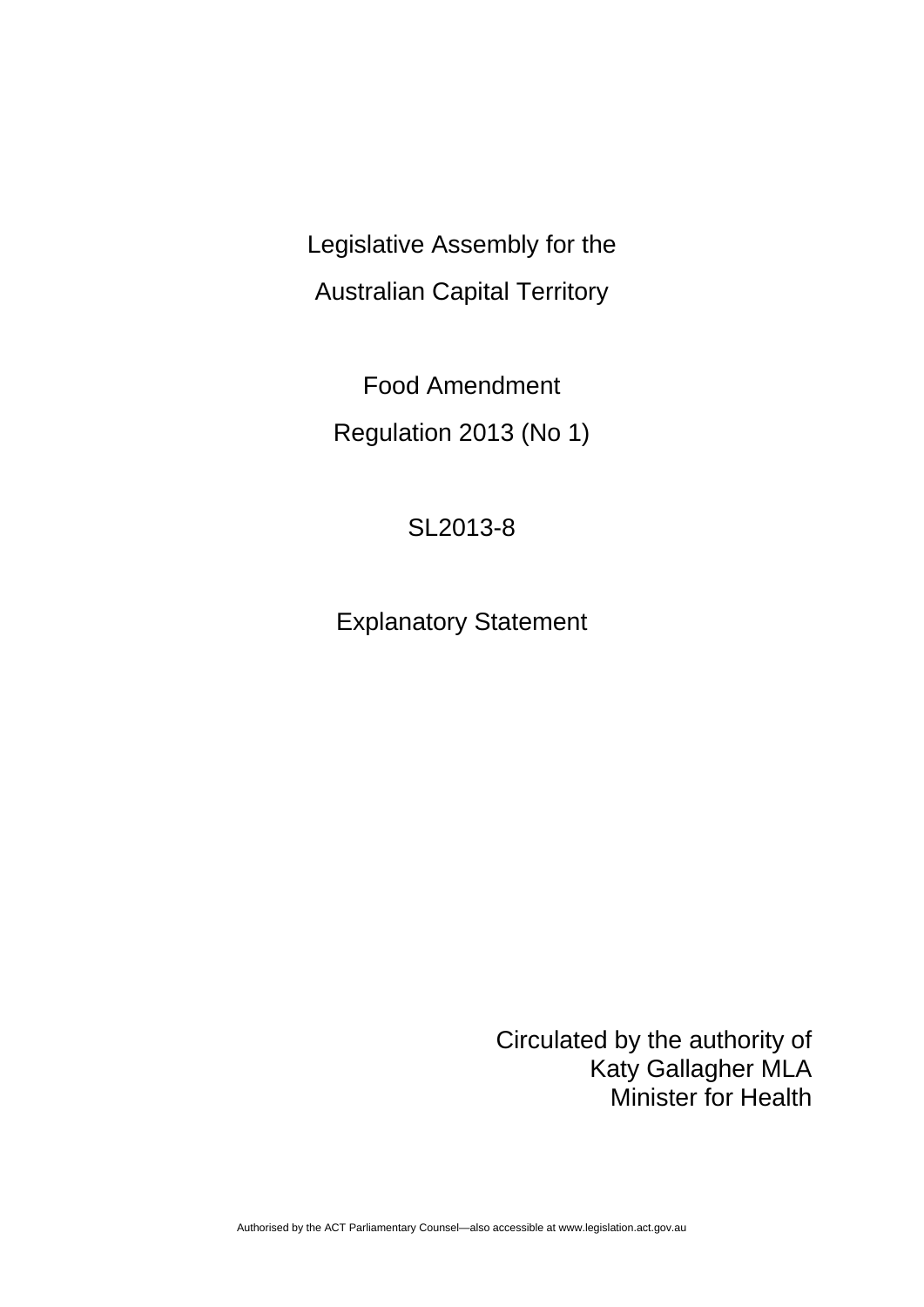## **Food Amendment Regulation 2013 (No 1)**

## **Overview**

From 1 September 2013, all registered food businesses in the ACT will need to have at least one trained food safety supervisor. New food businesses, registered from 1 September 2013, must appoint a food safety supervisor within 30 days after the day the business is registered.

Food safety supervisors were introduced in the ACT with the passage of the *Food Amendment Act 2012.* The *Food Amendment Act 2012* made several changes to the *Food Act 2001* aimed at improving food safety and increasing regulatory transparency. The *Food Amendment Act 2012* introduced part 9A that outlines the requirements for food safety supervisors.

A food safety supervisor is expected to have advanced skills and knowledge in food safety and be capable of training and supervising staff in safe food handling. Safe food handling helps reduce the risk of food borne illness and its associated cost to the community.

The Food Amendment Regulation 2013 (No 1) supports the food safety supervisor scheme by providing specific requirements on training qualifications and notification of food safety supervisors.

This Regulation also displaces the effect of section 47 of the *Legislation Act 2001,*  relating to the incorporation of the Food Standards Code into the *Food Act 2001*.

## **Clauses**

**Clause 1** declares the name of the Regulation to be the Food Amendment Regulation 2013 (No 1).

**Clause 2** provides for the commencement of the Regulation.

The commencement of the Regulation is staged. Section 4 will commence the day after notification to amend section 7 of the Food Regulation 2001 to displace the effect of section 47 of the *Legislation Act 2001*. The remainder of the Regulation will commence upon the commencement of Part 9A of the *Food Act 2001*.

**Clause 3** provides that the legislation that is amended by the Regulation is the Food Regulation 2002.

**Clause 4** inserts a new section 7 (2). The new section displaces the effect of Section 47 of the *Legislation Act 2001.* 

Section 47 of the Legislation Act requires the Food Standards Code (the Code) to be a notifiable instrument unless provision is made to displace the requirement.

The Code contains the standards that are used by Australian jurisdictions to regulate food. It is an active document and can be amended numerous times a year due to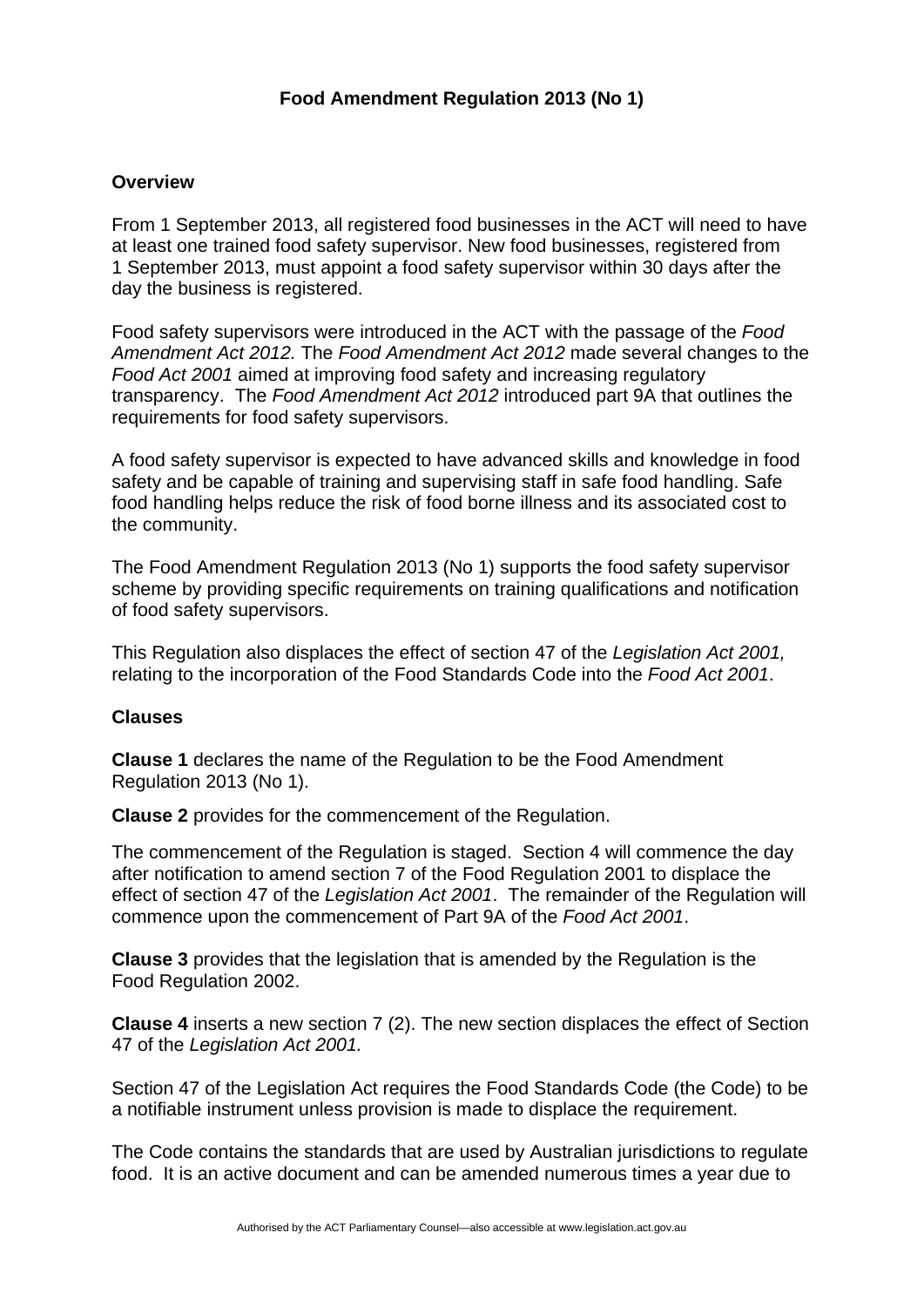proposals from members of the public, government and industry. If the Code was incorporated as a notifiable instrument, it would quickly become out of date.

The Code is available for public access from the Commonwealth Legislation Register. A website link to the Code is provided in the new section.

**Clause 5** inserts a new part 5 to the Food Regulation 2002. Part 5 provides operational details of the food safety supervisor requirement of the *Food Act 2001*. New sections 19, 20 and 21 provide specific requirements for food businesses required to appoint a food safety supervisor.

New section 19 outlines additional requirements for a person to be a food safety supervisor. Food Safety Supervisors are required to undertake training from an Australian Registered Training Organisation (RTO) and retain proof of their training. The proof of training will be in form of a Statement of Attainment for approved food safety training courses.

Many people, particularly chefs, may have already completed the approved food safety training course during tertiary or vocational study. To ensure currency in food handling skills and knowledge, the statement of attainment will be considered valid for five years from its date of issue. Thereafter, a refresher course will need to be undertaken to continue acting as a food safety supervisor.

It is an offence if a proprietor appoints a food safety supervisor who does not hold a statement of attainment for an approved course or the statement is more than five years old, a maximum penalty of 20 penalty units applies. It is appropriate that the obligation to appoint a food safety supervisor with a valid qualification rests with the proprietor of a food business. The aim of the food safety supervisor requirement is to enhance food safety in the ACT by ensuring businesses have suitably trained staff that can identify, correct and prevent food safety hazards. Non-compliance to this requirement could potentially result in unsafe food practices and the risk of serious public health consequences.

It is proposed that this offence be strict liability. In the ACT food safety regulatory regime, initiatives are designed to ensure that serious public health risks from unsafe food practices are managed appropriately by a food business. The food safety supervisor scheme has the same intention. Strict liability offences are commonly used to ensure the integrity of regulatory schemes. Strict liability offences are considered to engage the presumption of innocence, and the prosecution has to prove, beyond a reasonable doubt, that the person is guilty. With strict liability offences only the physical element of the offence needs to be proved. In designing a strict liability offence, it is desirable that the defendant can be reasonably expected to be aware of the requirements of the law. It is considered that this type of offence is appropriate for ensuring adequately trained food safety supervisors across ACT food businesses. The maximum penalty for this offence is 20 penalty units.

New section 20 requires food business proprietors to give written notice of the commencement of a food safety supervisor to the Chief Health Officer within 7 days.

New section 21 requires food business proprietors to give written notice to the Chief Health Officer of any change to the contact details of a food safety supervisor within seven days of becoming aware of the change. Although food safety supervisors are not required to be present at the business at all times they should aim to be